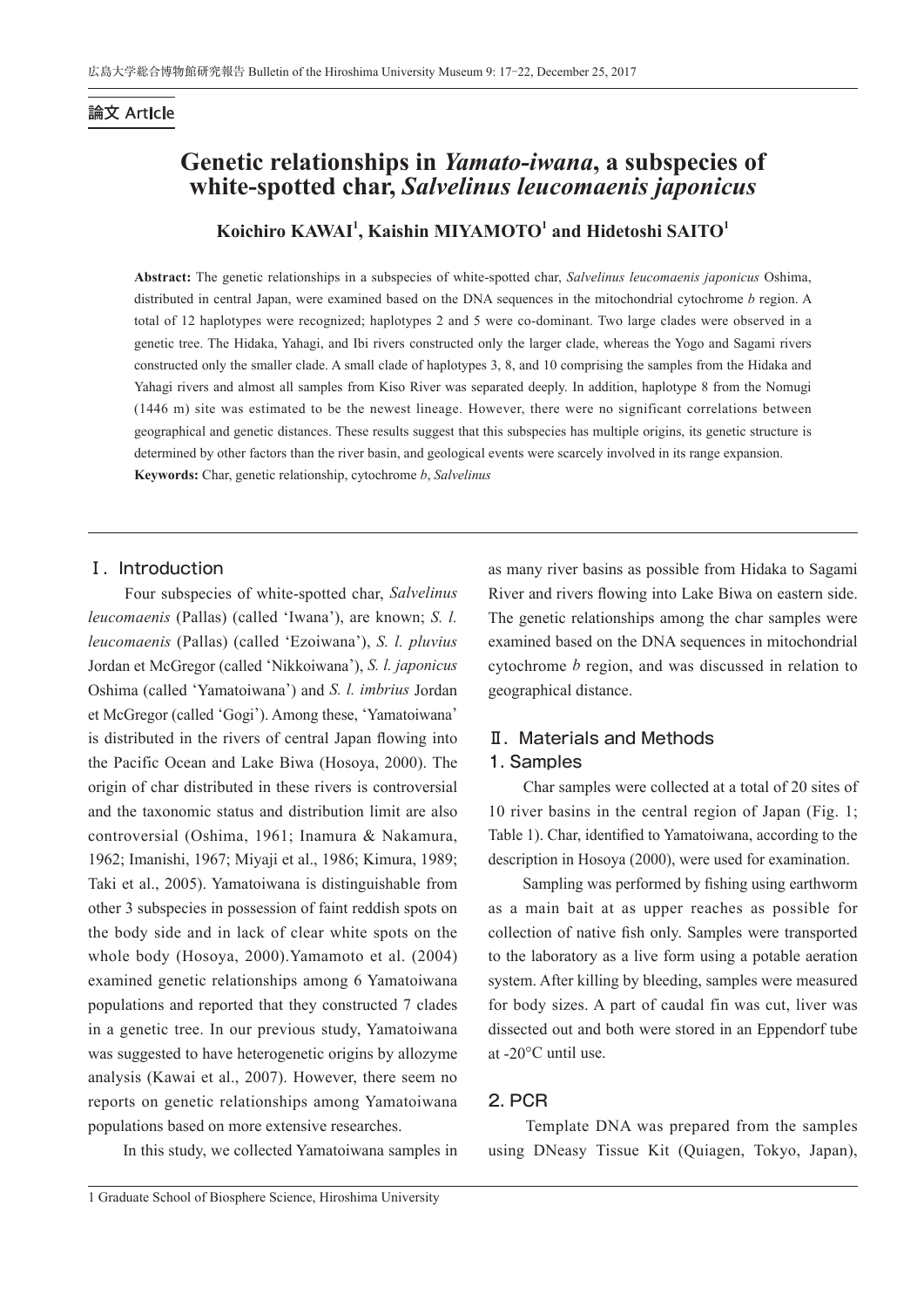

Fig. 1 Map of 20 sampling sites in 10 river basins of the central Japan.

Table 1 Altitude and numbers of samples for 20 sampling sites.

| Basin       | Site No.       | Altitude(m) | No. samples    |
|-------------|----------------|-------------|----------------|
| Hidaka      | 1              | 677         | 1              |
| Yogo        | $\overline{2}$ | 379         | 1              |
| Ane         |                |             |                |
| Takatoki    | 3              | 490         | 1              |
| Sugino      | $\overline{4}$ | 457         | $\overline{2}$ |
| Ibi         |                |             |                |
| Asamata     | 5              | 564         | $\overline{c}$ |
| Neo         | 6              | 564         | $\overline{2}$ |
| Nagara      |                |             |                |
| Washimi     | 7              | 996         | 1              |
| Shiratori   | 8              | 913         | 1              |
| Yoshida     | 9              | 971         | 1              |
| Kiso        |                |             |                |
| Yamanokuchi | 10             | 1050        | 1              |
| Sugo        | 11             | 867         | 1              |
| Atera       | 12             | 823         | 1              |
| Nomugi      | 13             | 1446        | 3              |
| Suge        | 14             | 1015        | 1              |
| Yahagi      | 15             | 1095        | 1              |
| Tenryu      | 16             | 1336        | $\overline{c}$ |
| Fuji        |                |             |                |
| Kamanashi   | 17             | 1097        | 1              |
| Tsuzumi     | 18             | 1035        | 1              |
| Hikawa      | 19             | 1337        | $\overline{c}$ |
| Sagami      | 20             | 718         | 3              |
| Total       |                |             | 29             |

according to the manufacturer's instruction.

 The cytochrome *b* region of mitochondrial DNA was partially amplified by PCR with a mixture of a template DNA (50 ng) and primers H15915 (5'-ACCTC CGATCTYCGGATTACAAGAC-3'; Aoyama et al., 2000) and L15285 (5'-CCCTAACCGGVTTCTTYGC -3'; Inoue et al., 2000) by using the TaKaRa PCR Amplification kit (TaKaRa, Ohtsu, Japan) in a thermal cycler (Mastercycler personal; Eppendorf, Hamburg, Germany) using the following protocol: preheating at 94°C for 11 min, followed by 30 cycles of denaturation at 94°C for 30 s→annealing at 55°C for 30 s→extension at 72°C for 1 min and a final extension at 72°C for 7 min. PCR products were purified using NucleoSpin Gel and PCR cleanup (Takara, Ohtsu, Japan)

 Sequencing was performed directly with the Genetic Analyzer 3130xl (Applied Biosystem, CA, USA) in the Genetic Research Center of Hiroshima University.

#### 3. Genetic distance

 Genetic distance was determined as Tajima-Neiparameter using MEGA 6.

広島大学総合博物館研究報告Bulletin of the Hiroshima University Museum 9: December 25, 2017 © 広島大学総合博物館Hiroshima University Museum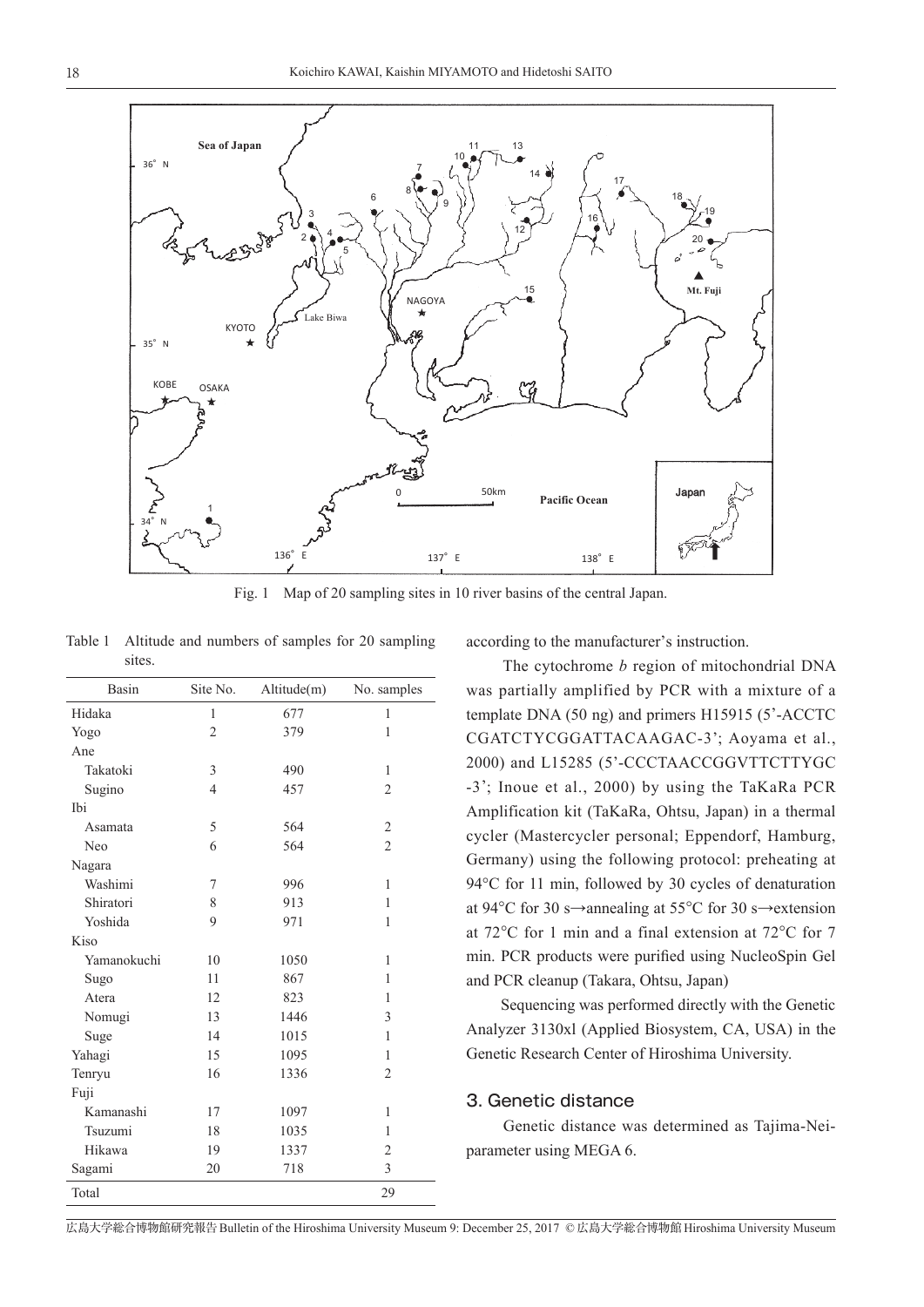### 4. Dendrogram

 Alignment was performed by Clustal W (Thompson et al., 1994) and a genetic tree was constructed by NJ methods using Tajima-Nei parameter as a distance by MEGA 6.

#### Ⅲ.Results

 A total of 29 samples were collected. Total and body length was in the range of 9.0-23.0 and 7.5-21.8cm, respectively. Body weight was in the range of 7.0-147.7 g.

#### 1. Haplotyping

 A total of 12 haplotypes were recognized (Table 2). There were 14 polymorphic sites in 456bp fragment.

Table 2 Base substitution positions for 12 haplotypes.

| Haplotype | Nucleotide position numbers |  |  |
|-----------|-----------------------------|--|--|
|           | tzemparkagean               |  |  |
| 1         | GGGTACTCGGTACC              |  |  |
| 2         | GGGTACTTTGCATC              |  |  |
| 3         | AGGCGCTCGATATC              |  |  |
| 4         | GGGTACTCGGCACC              |  |  |
| 5         | GGGTACACGGCACC              |  |  |
| 6         | GTATACGTTGCGCC              |  |  |
| 7         | GGGTACTCGGCACT              |  |  |
| 8         | AGGCGTTCGATACC              |  |  |
| 9         | GGGTACTTTGCACC              |  |  |
| 10        | AGGCGCTCGATACC              |  |  |
| 11        | GGGTACTCGGAACT              |  |  |
| 12        | GGATACTTTGCGCC              |  |  |

# 2. Genetic relationship among 12 haplotypes and haplotype composition

 There were 2 large clades; a clade composed of haplotypes 1, 3, 4, 5, 7, 8, 10 and 11 and a clade of 2, 6, 9 and 12. Hidaka, Yahagi and Ibi Rivers constructed the former clade whereas Yogo and Sagami Rivers constructed the latter clade. Other rivers constructed both clades. A small clade of haplotypes 3, 8 and 10 rather deeply separated (Fig. 2). Haplotype 8 was estimated to be the newest lineage.

 Haplotypes 2 and 5 were co-dominant and accounted for more than 1/3 of all the samples and comprised samples from as many as 4 and 5 rivers, respectively (Fig. 2). Haplotypes 1, 8 and 12 each comprised samples from a single site. Haplotypes 3, 4, 6, 7, 9 and 11

comprised a single sample.

# 3. Relatiopnships between geographical and genetic distances

 There were no significant correlations between geographical and genetic distances (Fig. 3)

#### Ⅳ.Discussion

 In this study, Yamatoiwana samples were collected in 10 river basins from Hidaka to Sagami River in the central region of Japan, and they were clearly categorized into 2 groups based on genetic differences. This is compatible to our previous results showing much higher *G*st value in Yamatoiwana than those in other two subspecies, Nikkoiwana and Gogi (Kawai et al., 2007). This also supports the results in Yamamoto et al. (2004) showing the highest haplotypic and nucleotide diversities among 4 subspecies. Besides, Kikko et al. (2008) also reported multiple haplotypes in char samples only from the rivers flowing into Lake Biwa in the eastern side where only Yamatoiwana is considered to be distributed.

 Kikko et al. (2008) suggested that white-spotted charr dispersed into the northern inlet rivers of Lake Biwa from adjacent inlet rivers of the Sea of Japan by watershed exchanges in the glacial periods of the Pleistocene. Besides, Katayama and Fujioka (1966) also suggested a possibility of invasion of Gogi from the Takatsu River Basin at the Sea of Japan side to Nishiki River Basin at the Seto Inland Sea side taking advantage of river capture. However, no genetic closeness was recognized between samples from adjacent sites of different rivers in this study; Yogo and Takatoki, Sugino and Asamata, Tenryu and Kamanashi, and Hikawa and Sagami. Thus, watershed exchanges are considered not to be mainly involved in the distribution patterns in this subspecies.

 On the other hand, Yamamoto et al. (2004) have reported 10 haplotypes of Yamatoiwana. Among these, 7 haplotypes were not collected in this study. Thus, a total of 19 haplotypes has been recorded to date. Among these, 3 types; Hap3 (Fuji R.), 18 (Ane R.) and 19 (Ane R.) accorded with our Hap.4 (Nagara R.), 12 (Ane R.) and 9 (Yogo R.), respectively. Besides, 9 haplotypes were recorded firstly by this study. An observation of the same haplotypes in the Yogo and Ane River basins may imply a possibility of range expansion of char taking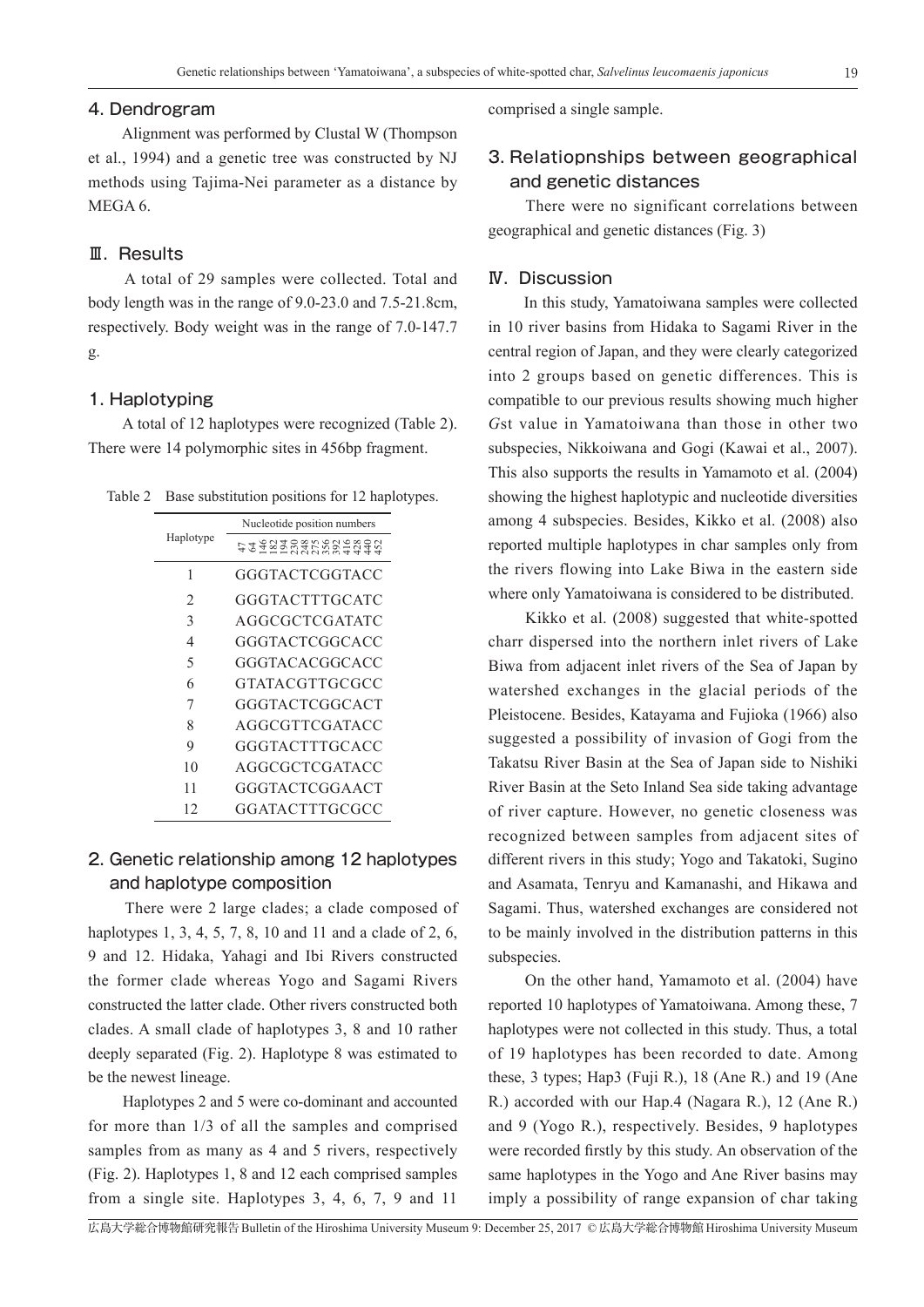

Fig. 2 Genetic relationships among 29 char samples belonging to 12 haplotypes besed on NJ tree constructed by *cyt*.b region sequences in mtDNA. *S. malma krascheninnikovi* was used as an outgroup species.

advantage of watershed exchange, judging from the fact that the headwater of a branch of Ane R., Takatoki R., faces with that of the Yogo River via a pass (Tsubakizaka Pass, 500m). Therefore, further studies are necessary to conclude the contribution of geologic events to range expansion of Yamatoiwana.

 $0.005$ 

 Samples from the site Nomugi in the Kiso River Basin were estimated to be the newest lineage in a

genetic tree. Considering still the highest altitude of this site among all the sites, genetic isolation is estimated to be an important factor to genetic structures. Besides, a clade composed of haplotypes 3, 8 and 10, and including Hidaka and Yahagi samples and all the samples from the Kiso River Basin excepting the sample from the Yamanokuchi site, was the most deeply separated. This suggests a possibility of some distinct origins to these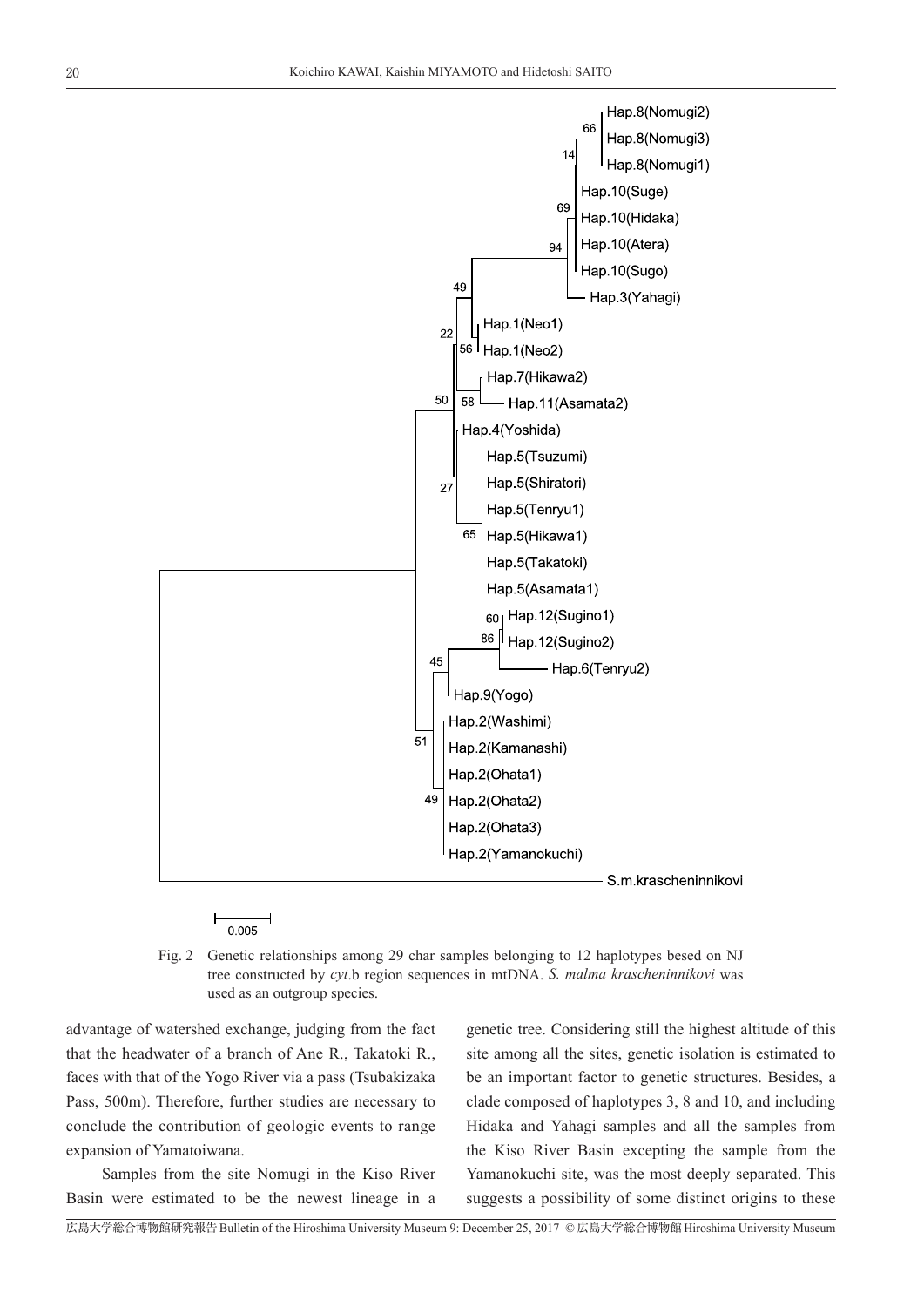

Fig. 3 Relatiopnships between geographical and genetic distances of char samples. Tajima-Nei distance was used as a genetic distance.

haplotypes.

 In this study, there were no significant correlations between geographical and genetic distances. This means that neither river basin nor geographical proximity is determinant to genetic closeness. Thus, range expansion of char taking advantage of topographic conditions or geological events is considered to be rather difficult in this central Japan region due to active orogeny in this area.

 In this study, a sample from the Hidaka River, originating from the Kii Mountain Chains, was examined. This sample was identified as 'Kirikuchi' based on the characteristic appearance with faint reddish spots and faint parr marks on the body side and almost disappeared whitish spots on the whole body (Shiraishi, 1993). Kirikuchi is considered to be a local population of Yamatoiwana, distributed only in the Kii Peninsula Region. Our result suggests only a morphological variation by Kirikuchi. On the other hand, Yamamoto et. al. (2004) suggests the existence of a genetic clade specific to Kirikuchi. Thus, further study should be carried out with much more samples from the main distribution area, the Kumano River Basin.

 Distribution limit of Yamatoiwana is controversial especially for eastern side. Hosoya (2000) described it as the Sagami River, whereas Shiraishi (1993) described it as the Fuji River, western to the Sagami River. Further, some anglers said that the Fuji River Basin has

Yamatoiwana in the western branches and has Nikkoiwana in the eastern branches. Therefore, further studies should be undertaken on the whole Fuji Basin to clarify the eastern distribution limit and its meaning.

#### 【References】

- Aoyama, J., Watanabe, S., Ishikawa, S., Nishida, M., Tsukamoto, K. (2000): Are morphological characters distinctive enough to discriminate between two species of freshwater eels, *Anguilla selebesensis* and *A. interiolis*. *Icthyol. Res*., 47: 157-161.
- Hosoya, K. (2000): Salmonidae. In Nakabo T (ed.), *Nihonsan gyorui kensaku*, Tokai University Press, Tokyo, 256-261 (in Japanese)
- Imanishi, K. (1967): Chars, the genus *Salvelinus*, its distribution in Japan. *Shizen*: 3-46 (in Japanese)
- Inamura, A., Nakamura, M. (1962): Distribution and variation of fishes in the genus *Salvelinus* in Japan. *Rep. Res. Inst. Nat. Resource,* 58/59: 64-78 (in Japanese)
- Inoue, J. G., Miya, M., Tsukamoto, K., Nishida, M. (2000): Complete mitochondrial DNA sequence of the Japanese sardine *Sardinops melanostictus*. *Fish. Sci*. 66: 924-932.
- Kawai, K., Imayoshi, Y., Imabayashi, H. (2007): Differences in allele frequency at ME-1 Locus among four subspecies of Japanese white-spotted char *Salvelinus leucomaenis. Fish. Sci*, 73: 1398-1400.
- Kikko, T., Kuwahara, M., Iguchi, K., Kurumi, S., Yamamoto, S., Kai, Y., Nakayama, K. (2008): Mitochondrial DNA population structure of the white-spotted charr (*Salvelinus leucomaenis*)